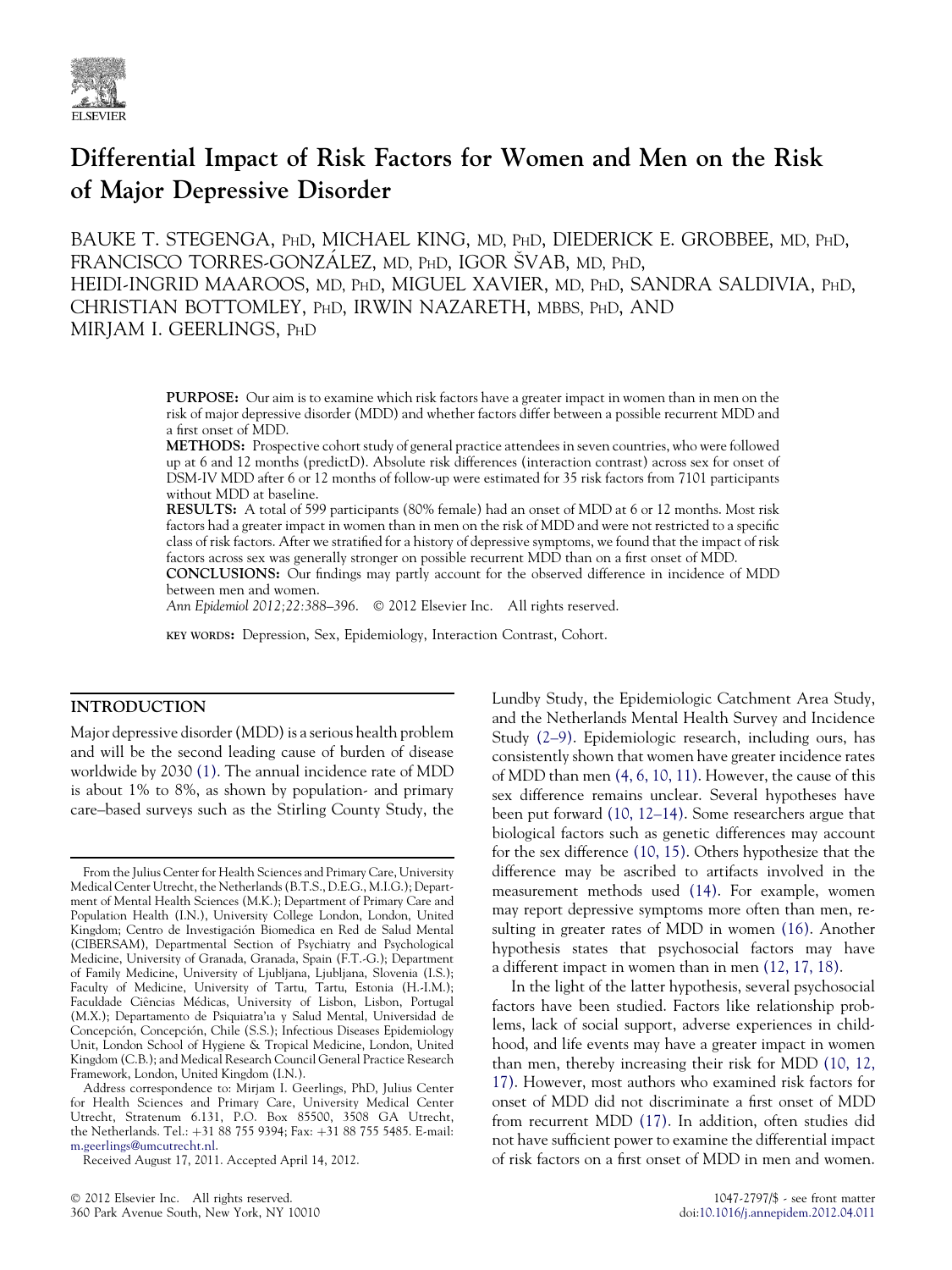Selected Abbreviations and Acronyms  $CIDI = Composite International Diagnostic Interview$  $MDD =$  Major depressive disorder

Insight into these risk factors may assist physicians and policy makers in determining who is more susceptible to depressive symptoms to prevent the onset of MDD and its associated burden of disease.

Our first aim is to examine which risk factors have a greater impact in women compared with men on the risk of onset of major depressive disorder in a large cohort of primary care attendees. Our second aim is to examine whether these factors are different for those with recurrent MDD compared to those with a first onset of MDD.

## SUBJECTS AND METHODS

## Study Setting and Design

PredictD is a multicenter prospective cohort study from which a multifactor algorithm was developed to predict risk of onset of major depressive disorder in primary care attendees in six European countries and Chile. This has been described in greater detail elsewhere [\(7, 11, 19–21\)](#page-8-0). The study was approved by local ethical committees and conducted in seven countries: (1) 25 general practices in the Medical Research Council's General Practice Research Framework, in the United Kingdom; (2) nine large primary care centres in Andalucía, Spain; (3) 74 general practices nationwide in Slovenia; (4) 23 general practices nationwide in Estonia; (5) seven large general practice centres near Utrecht, The Netherlands; (6) two large primary care centres, one in the Lisbon area (urban) and the other in Alentejo (rural), Portugal; and (7) 78 general practices in Concepción and Talcahuano in the Eighth region of Chile.

## Study Participants

Consecutive attendees were recruited ( $N = 10,045$ ) and interviewed between April 2003 and February 2005, and reinterviewed after 6 and 12 months. Exclusion criteria were an inability to understand one of the main languages involved, psychosis, dementia, and incapacitating physical illness. Recruitment differed slightly in each country because of local service preferences. In the United Kingdom and the Netherlands, researchers approached patients waiting for consultations, whereas in the other countries doctors first introduced the study before contact with the research team. All patients gave written informed consent and undertook a research evaluation within two weeks. For the present analyses, we included participants who had no MDD in the 6 months before baseline ( $n = 8517$ ).

## Outcome Measure

A diagnosis of MDD in the preceding 6 months was assessed in all patients at baseline and after 6 and 12 months according to DSM-IV criteria by use of the depression section of the Composite International Diagnostic Interview (CIDI) [\(22, 23\).](#page-8-0)

## Risk Factors

We selected risk factors for MDD which cover all important areas identified in a systematic review of the literature performed for the predictD study [\(24\)](#page-8-0). The risk factors, which were also used in our previous work, were assessed at baseline using risk factor questionnaires, unless otherwise stated below [\(7, 11\).](#page-8-0)

The following risk factors were included in this study:

## Sociodemographic or Personal.

- Age  $(1)$ ,
- Education level (2),
- Marital status  $(3)$ ,
- $\bullet$  Employment (4),
- $\bullet$  Ethnicity (5),
- Born in the country of residence or abroad (6),
- Religious or spiritual beliefs (7), and
- The presence of long-standing physical illness (8).

## Psychiatric Comorbidity and Function.

- Hazardous alcohol use (9) using the WHO's AUDIT questionnaire (score cut off below 8 or equal and greater);
- Questions on whether the respondent had ever had an alcohol problem (10) or treatment for same;
- Ever used recreational drugs (11), adapted from the relevant sections of the CIDI;
- Anxiety (12) and panic (13) symptoms in the previous 6 months determined by relevant sections of the Patient Health Questionnaire (PHQ); and
- Physical (14) and mental function (15) as assessed by the Short-Form 12.

## Adverse Experiences in Childhood and Life Events.

- Physical and/or emotional abuse (16) and sexual abuse (17) experienced during childhood, and
- Major life events (18) in the preceding 6 months as determined by the List of Threatening Life Experiences Questionnaire.

## Work, Living, and Environment.

- Whether their occupation required specialized knowledge (19).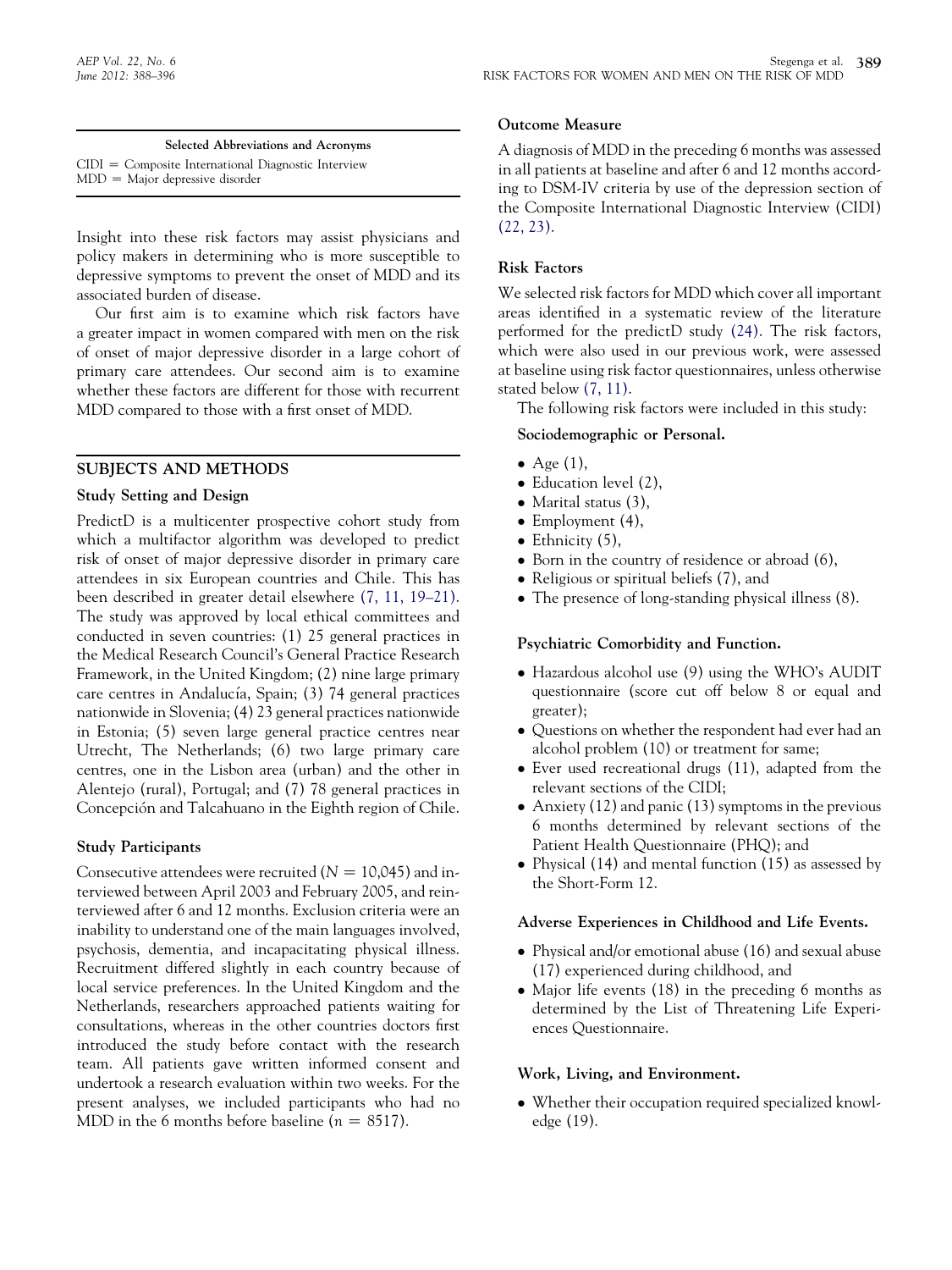- Controls, demands, and rewards for paid and unpaid work in the preceding 6 months were estimated by an adapted version of the job content instrument. Participants were categorised as feeling in control in paid (20) or unpaid work (21); as experiencing difficulties without support in paid or unpaid work (22); and experiencing distress without feeling respect for their paid or unpaid work (23).
- Financial strain, which was a single question commonly used in government and other UK social surveys (24).
- Living alone or with others (25).
- Owner–occupier accommodation (26).
- Whether satisfaction with their living conditions was present (27).
- Satisfaction with neighbourhood (28) and perception of safety inside/outside of the home (29) were assessed using questions from the Health Surveys for England.
- Experiences of discrimination (30) on the grounds of sex, age, ethnicity, appearance, disability, or sexual orientation.

## Family and Friends.

- Brief questions on the quality of sexual (31) and emotional (32) relationships with a partner were adapted from a standardized questionnaire;
- The presence of serious physical, psychological or substance misuse problems, or any serious disability in people who were in close relationship to participants (33);
- Difficulties in getting on with people and maintaining close relationships were assessed using questions from a social functioning scale (34);
- Family psychiatric history: serious psychological problems in first-degree family members requiring pharmacologic or psychological treatment in primary or secondary care (35);
- Suicide in first-degree relatives (36); and
- The adequacy of social support from family and friends (37).

Most risk factors were binary; where they were not, they were converted into binary variables as this was needed for the analysis. Two variables (physical and mental function) that were originally continuous were categorized as being below or above the median score. Where a variable had more than two categories, it was recoded so that the category with the greatest prevalence of MDD was compared with the remaining categories combined. Age was analyzed both as a continuous variable and categorized into tertiles, and life events was categorized into 0, 1, and 2 or more events.

#### Data Analysis

First, we calculated characteristics for men and women without MDD in the 6 months before baseline. Variables with  $>$  20% missing data were dropped from further analysis. Next, for each risk factor we calculated which percentage of men and women had an onset of MDD at 6 or 12 months of follow-up. Onset was defined as a diagnosis of MDD between baseline and 6 months or between 6 and 12 months of follow-up. In women and men, we calculated the absolute risk difference between those with the risk factor compared with those without the risk factor. We calculated absolute risks rather than relative risks as we were interested in the impact of risk factors across sex. To estimate whether the impact of a risk factor was different in women than in men, we calculated the interaction contrast [\(25\)](#page-8-0) by hand and by using the GLM procedure in PASW version 17.

The interaction contrast is used to compare the risk difference between men and women given the risk factor. Consider the risk factor education. Suppose there are 100 women with lower levels of education and 100 women with higher levels of education. If 10 of the 100 women with lower levels of education become depressed and 5 of the 100 women with higher levels of education become depressed, then the risk difference among women is 10/100  $-5/100 = 5\%$ . Suppose we obtain a risk difference of 3% in men. The difference in risk differences between women and men (i.e., the interaction contrast) is then  $5\% - 3\% = 2\%$ . In this example, the impact of lower levels of education on the risk of becoming depressed is 2% greater for women than for men.

We calculated an accompanying 95% confidence interval for the interaction contrast [\(26\).](#page-8-0) Note that 1/risk difference  $=$  the number needed to harm, i.e., how many patients need to be exposed to a risk factor to cause harm in one patient that would not otherwise have been harmed. In an additional step, age, level of education, number of recent negative life events, and country were added to the models to control for potential confounding. In a subsequent analysis, each risk factor that was significantly different  $(p < .05)$  in risk for women compared with men was entered in a model that also contained age, sex, level of education, number of recent negative life events, country and all other risk factors with p of .05 to .10.

To examine whether the impact of riskfactors across sex on possible recurrent MDD was different than on a first onset of MDD at 6 or 12 months of follow-up, we repeated all analyses in strata of a lifetime history of depressive symptoms prior to baseline. A lifetime history of depressive symptoms was ruled out if the two core symptoms of the lifetime CIDI depression section were absent. If one or two of the core symptoms were present, participants were considered to have a lifetime history of depressive symptoms before baseline. All analyses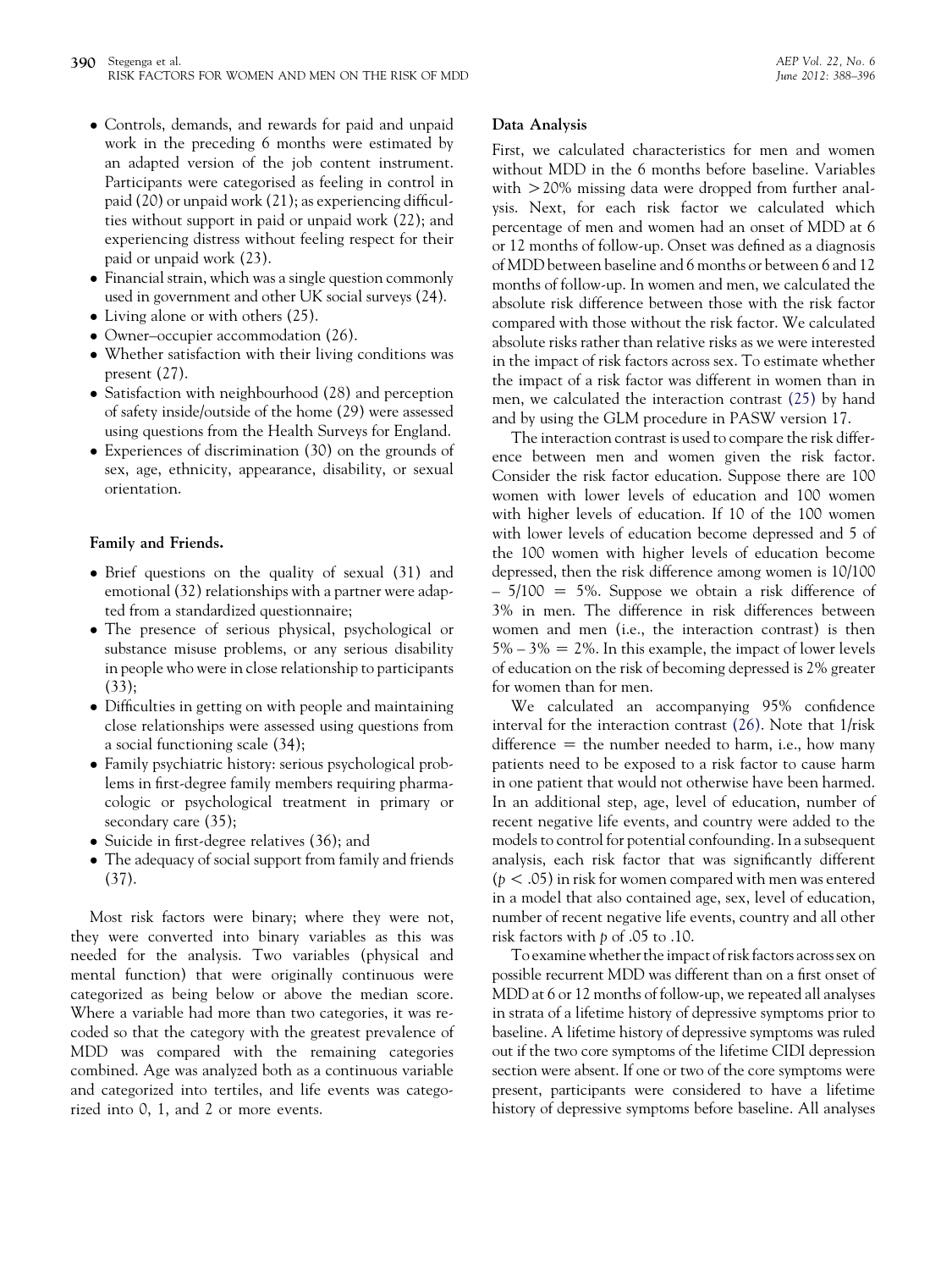were complete-case analysis because missing data were few. The Hosmer and Lemeshow test showed adequate goodnessof-fit of the models. Analyses were performed using PASW version 17 (IBM SPSS Statistics).

#### RESULTS

The characteristics of the 8517 participants without MDD in the 6 months before baseline (5711 women, mean age 46 years with standard deviation 16 and 2806 men, mean age 51 years with standard deviation 17) are presented in Table 1. Most risk factors were more common among women. Of the 8517 participants without MDD in the 6 months before baseline, 7101 (83.3%) had full data throughout the study ([Fig. 1](#page-4-0) or Appendix 1). Attrition rates were similar for men (17.0%) and women (16.4%). Eight percent ( $N = 599$ ) had an onset of MDD at 6 or 12 months of follow-up, of whom 479 (80%) were female and 120 male.

Twenty-eight risk factors (80.0%) had a greater impact in women than in men on the risk of onset of MDD at 6 or 12 months of follow-up [\(Table 2](#page-5-0)). The risk factors lack of control in paid work and dissatisfied with partner were dropped from further analysis because they had more than 20% missing data. The following risk factors had a significantly greater impact in women: lower levels of education, non-European ethnicity, religious or spiritual, lifetime alcohol problem, anxiety syndrome, two or more recent life events, financial strain, a neighborhood perceived as not being safe, and problems with someone close. In men, the following risk factors had a significantly greater impact on the risk of onset of MDD at 6 or 12 months of follow-up: a nonprofessional occupation and living alone. The results were similar when the models were adjusted for age, level of education, number of recent negative life events, and country (data available on request). Lower levels of education, non-European ethnicity, religious or spiritual, two or more recent life events, financial strain, and a neighborhood perceived as not being safe still had a greater impact in women than in men when all other (borderline) significantly different risk factors were added to the models (data available on request).

Of the participants who had no MDD in the 6 months before baseline, 3979 had no lifetime history of depressive symptoms, and 4528 had a lifetime history of depressive symptoms ([Fig. 2](#page-6-0) or Appendix 2). Of those with no lifetime history of depressive symptoms, 3357 participants had full data throughout the study of whom 142 (4.2%) had a first onset of MDD at 6 or 12 months of follow-up (107 women and 35 men). Of those with a lifetime history of depressive symptoms, 3737 participants had full data throughout the study of whom 455 (12.2%) had a possible recurrent MDD

| TABLE 1. Baseline characteristics for 8517 persons with no |  |  |  |  |  |  |  |
|------------------------------------------------------------|--|--|--|--|--|--|--|
| major depressive disorder in the 6 months before baseline  |  |  |  |  |  |  |  |

|                                                                     | Women        | Men          |
|---------------------------------------------------------------------|--------------|--------------|
|                                                                     | $(n = 5711)$ | $(n = 2806)$ |
| Sociodemographic or personal                                        |              |              |
| Age in years, mean (SD)*                                            | 47 (16)      | 51 (17)      |
| Age in years, tertiles*                                             |              |              |
| $w18 - 43$                                                          | 2360 (42)    | 887 (33)     |
| $44 - 58$                                                           | 1680 (30)    | 800 (30)     |
| $59 - 75$                                                           | 1545 (28)    | 1021 (38)    |
| Lower education*                                                    | 2371 (42)    | 1232 (44)    |
| Not married/living with partner*                                    | 2046 (36)    | 718 (26)     |
| Unemployed*                                                         | 3090 (54)    | 1278 (46)    |
| Ethnicity: non-European*,†                                          | 1717 (30)    | 730 (26)     |
| Immigrant <sup>#</sup>                                              | 275 (6)      | 152 (6)      |
| Religious or spiritual*,†                                           | 4385 (78)    | 1892 (69)    |
| Longstanding physical illness*                                      | 2433 (43)    | 1311 (47)    |
| Psychiatric comorbidity and function                                |              |              |
| Hazardous alcohol use*                                              | 166(3)       | 397 (14)     |
| Lifetime alcohol problem*                                           | 180(3)       | 358 (13)     |
| Ever used recreational drugs                                        | 384 (7)      | 210(8)       |
| Other anxiety syndrome*                                             | 287 (5)      | 64 (2)       |
| Panic syndrome*                                                     | 316 (6)      | 85(3)        |
| SF-12 Physical function below median*                               | 2803 (49)    | 1252 (45)    |
| SF-12 Mental function below median*                                 | 2696 (47)    | 1005 (36)    |
| Adverse experiences and life events                                 |              |              |
| Physical or emotional abused*                                       | 1135 (20)    | 443 (16)     |
| Sexual child abused*                                                | 325(6)       | 44 (2)       |
| Recent negative life events                                         |              |              |
| Nο                                                                  | 1693 (30)    | 852 (31)     |
| One                                                                 | 1718 (30)    | 855 (31)     |
| Two or more                                                         | 2286 (40)    | 1091 (39)    |
| Work, living and environment                                        |              |              |
| Occupation: nonprofessional*, §                                     | 630 (13)     | 450 (18)     |
| Lack of control in paid work <sup>1</sup>                           | 1135 (42)    | 660 (41)     |
| Lack of control in unpaid work <sup>†</sup>                         | 1144 (20)    | 554 (20)     |
| Difficulties at work without support                                | 641 (11)     | 283 (10)     |
| Distress at work without respect <sup>*</sup> , <sup>†</sup>        | 654 (12)     | 205(8)       |
| Financial strain*                                                   | 1840 (32)    | 767 (28)     |
| Living alone*                                                       | 582 (10)     | 225(8)       |
| Accommodation: not owned*                                           | 1387 (24)    | 615 (22)     |
| Dissatisfied with living condition*,                                | 801 (15)     | 350 (13)     |
| Dissatisfied with neighborhood*                                     | 979 (17)     | 425 (15)     |
| Neighbourhood perceived not safe*                                   | 430 (8)      | 150(5)       |
| Discrimination*                                                     | 546 (10)     | 228(8)       |
|                                                                     |              |              |
| Family and friends                                                  |              |              |
| Dissatisfied with overall sex life <sup>T</sup>                     | 778 (14)     | 411 (15)     |
| Dissatisfied with partner*,#                                        | 518 (12)     | 229 (10)     |
| Problems with someone close*                                        | 2178 (38)    | 865 (31)     |
| Difficulties in getting along with people <sup><math>†</math></sup> | 378 (7)      | 155(6)       |
| Family history of psychiatric disorder*                             | 1803 (32)    | 728 (26)     |
| Suicide in first-degree relatives                                   | 159(3)       | 74(3)        |
| Social support below median*                                        | 2391 (42)    | 1337 (48)    |

 $SF-12 = Short Form-12.$ 

All variables are presented as N (%), unless otherwise stated above.

 $*$ p < .05.All variables have  $\leq$ 1% missing data, except:

<sup>†</sup>Missing data = 2%–3%.

<sup>‡</sup>Missing data = 11%.

<sup>8</sup>Missing data =  $12\%$ .

"Missing data  $= 7\%$ .

Missing data  $=$  49%.

 $M$ issing data = 23%.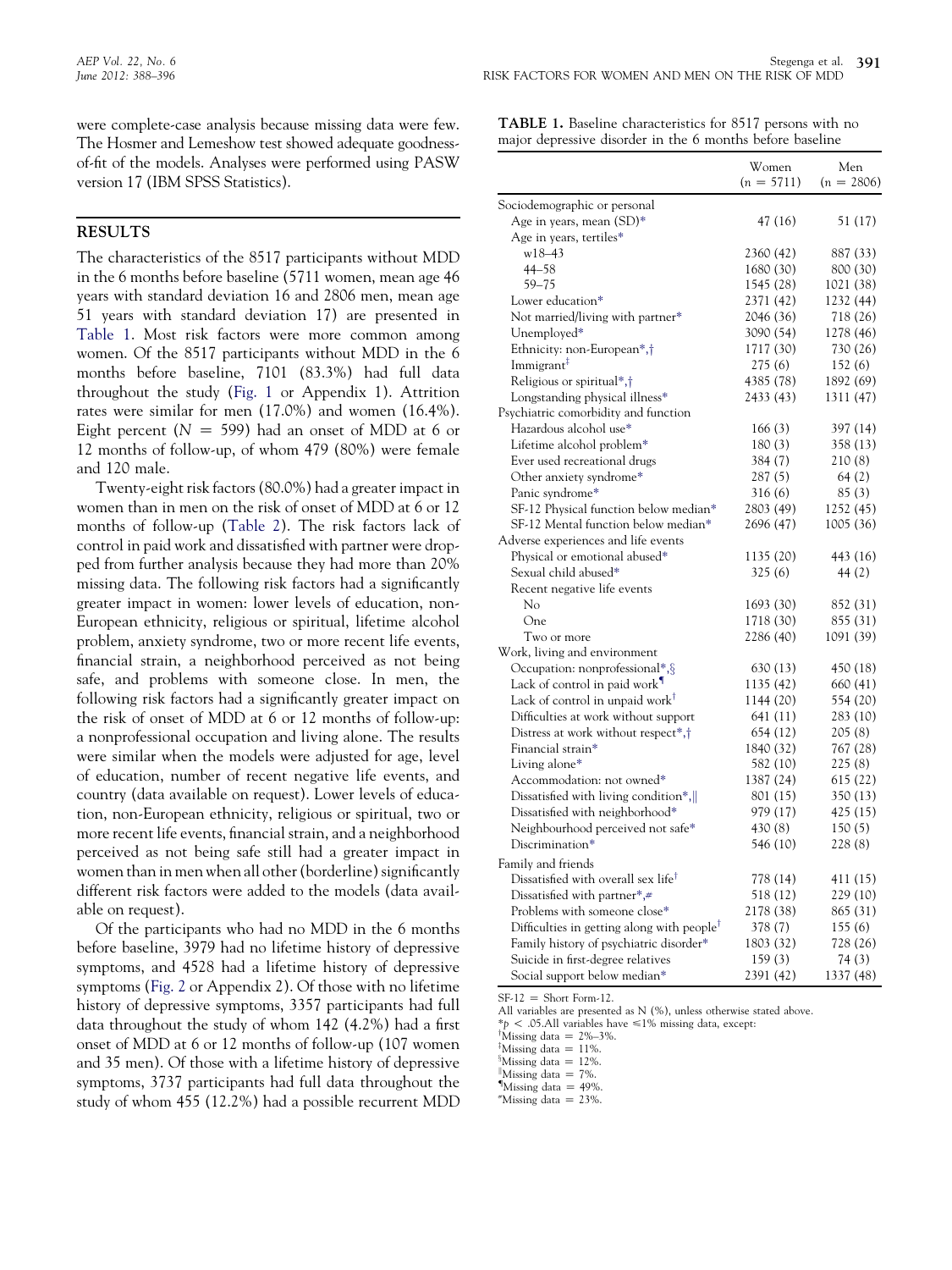<span id="page-4-0"></span>

FIGURE 1. Flowchart of participants without MDD in the 6 months before baseline who have an onset of MDD at 6 or 12 months of follow-up.

at 6 or 12 months of follow-up (372 women and 83 men). The distribution of women and men with or without a lifetime history of depressive symptoms was fairly similar across all countries ([Table 3](#page-6-0)). The age and sex distribution were similar in those with a recurrent MDD at 6 or 12 months of follow-up and those with a first onset of MDD at 6 or 12 months of follow-up: mean age was 49 years, and more than two-thirds were female. The impact of risk factors on recurrent MDD at 6 or 12 months of follow-up was generally comparable with the impact of risk factors on MDD before stratification for a lifetime history of depressive symptoms before baseline, although the impact of some risk factors became greater than in the whole population (e.g., lower levels of education) and some risk factors lost statistical significance (e.g., a lifetime alcohol problem; see also [Table 2](#page-5-0)).

When we considered those with a possible first onset of MDD at 6 or 12 months of follow-up, most risk factors had a greater impact in women than in men, although the impact of risk factors was generally weaker than on recurrent MDD at 6 or 12 months of follow-up. For example, lower levels of education had a greater impact in women than in men on recurrent MDD but not on a first onset of MDD. A neighborhood that was perceived as not being safe had a greater impact in women than in men on both recurrent MDD and on a first onset of MDD. In contrast, living alone had a greater impact in men than in women on recurrent MDD as well as on a first onset of MDD. Dissatisfied with living condition had a greater impact on recurrent MDD in women but a greater impact on a first onset of MDD in men. The results were similar when the models were adjusted for age, level of education, number of recent negative life events and country (data available on request).

#### DISCUSSION

In this large-scale, cross-national study three main observations emerged: (1) most risk factors studied had a greater impact in women than in men on the risk of onset of MDD at 6 or 12 months of follow-up, independent of confounding factors; (2) risk factors that had greater impact in women were not restricted to a specific class of risk factors but varied across different groups of risk factors; and (3) the impact of risk factors across sex was generally stronger on recurrent MDD at 6 or 12 months of follow-up than on a first onset of MDD at 6 or 12 months of follow-up.

A body of research has examined sex differences in risk factors for onset of MDD [\(10, 12, 17\)](#page-8-0). However, most studies did not discriminate a first onset of MDD from recurrent MDD, which makes it difficult to make direct comparisons [\(17\).](#page-8-0) The finding that most risk factors studied had a greater impact in women than in men suggests that women are at greater risk of becoming depressed when a risk factor is present. It has been suggested that women may have greater biologic vulnerability to onset of MDD [\(10\)](#page-8-0). Although women were generally more likely to be exposed to risk factors than men, as most risk factors were more common among women, our findings suggest that women may also be more likely to get affected by presence of risk factors than men.

The risk factors that had greater impact in women than in men were not restricted to a specific class of risk factors, such as sociodemographic or personal factors. However, two risk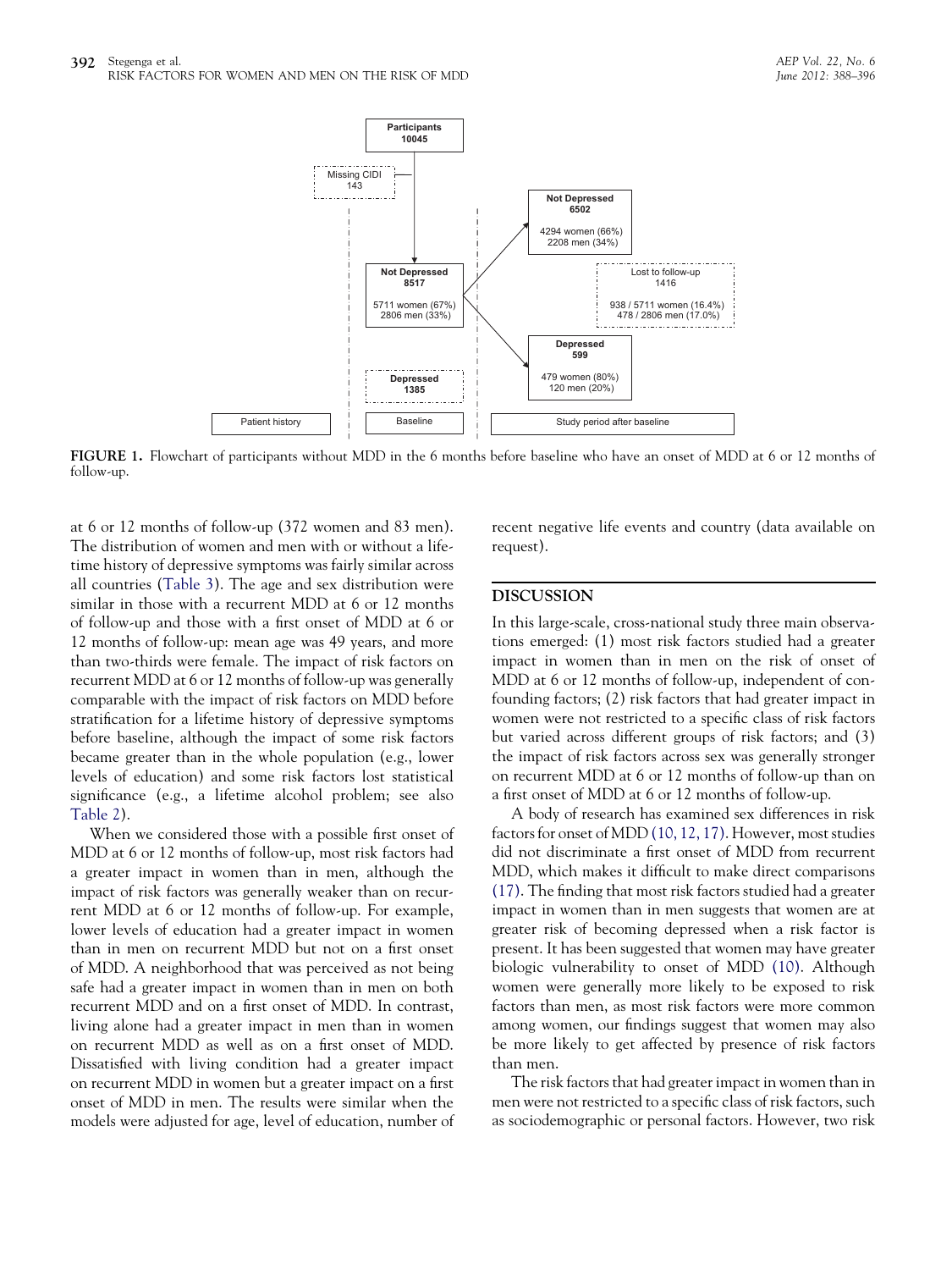|                                                                  | $\mathcal N$ | Risk for MDD<br>in women with the | Risk difference<br>in women with<br>and without RF % | Risk for MDD<br>in men with the<br>risk factor % | Risk difference<br>in men with and<br>without RF % | Onset of MDD at<br>follow-up IC <sub>unadjusted</sub> |                                 | Possible recurrent<br>MDD at follow-up,<br>$n = 3737$ IC <sub>unadjusted</sub> |                                  | Possible first onset of<br>MDD at follow-up<br>$n = 3357$ IC <sub>unadjusted</sub> |                                 |
|------------------------------------------------------------------|--------------|-----------------------------------|------------------------------------------------------|--------------------------------------------------|----------------------------------------------------|-------------------------------------------------------|---------------------------------|--------------------------------------------------------------------------------|----------------------------------|------------------------------------------------------------------------------------|---------------------------------|
|                                                                  |              | risk factor %                     |                                                      |                                                  |                                                    | $\%$                                                  | 95% CI                          | $\%$                                                                           | 95% CI                           | $\%$                                                                               | 95% CI                          |
| Sociodemographic or personal                                     |              |                                   |                                                      |                                                  |                                                    |                                                       |                                 |                                                                                |                                  |                                                                                    |                                 |
| Age in years, tertiles*                                          | 6910         |                                   |                                                      |                                                  |                                                    |                                                       |                                 |                                                                                |                                  |                                                                                    |                                 |
| $18 - 43$                                                        |              | 9.4                               | 0.9                                                  | 3.8                                              | $-1.4$                                             | 2.2                                                   | $-1.2$ to 5.6                   | 0.6                                                                            | $-5.2$ to 6.4                    | $4.1^{\dagger}$                                                                    | 0.7 to 7.5                      |
| $44 - 58$                                                        |              | 12.5                              | 4.0                                                  | 7.1                                              | 1.9                                                | 2.0                                                   | $-1.5$ to 5.5                   | 0.6                                                                            | $-5.3$ to 6.5                    | 2.7                                                                                | $-0.9$ to 6.3                   |
| Lower education                                                  | 7052         | 14.1                              | 6.8                                                  | 5.9                                              | 1.5                                                | $5.3^{\dagger}$                                       | 2.5 to 8.1                      | $7.2*$                                                                         | 2.4 to 12.0                      | 2.5                                                                                | $-0.3$ to 5.4                   |
| Not married/living with partner                                  | 7079         | 10.9                              | 1.3                                                  | 6.8                                              | 2.2                                                | $-0.8$                                                | $-3.9$ to 2.3                   | $-2.2$                                                                         | $-7.5$ to 3.1                    | $-0.4$                                                                             | $-3.6$ to 2.7                   |
| Unemployed                                                       | 7063         | 11.7                              | 3.5                                                  | 6.3                                              | 2.1                                                | 1.5                                                   | $-1.3$ to 4.2                   | 1.7                                                                            | $-3.0$ to 6.5                    | 1.0                                                                                | $-1.9$ to 3.7                   |
| Ethnicity: non-European                                          | 7039         | 13.5                              | 4.8                                                  | 5.4                                              | 0.3                                                | $4.5^{\dagger}$                                       | 1.4 to 7.6                      | $10.3^{\dagger}$                                                               | 4.6 to 16.0                      | $-0.4$                                                                             | $-3.3$ to 2.7                   |
| Immigrant                                                        | 6239         | 11.2                              | 0.7                                                  | 7.1                                              | 2.1                                                | $-1.4$                                                | $-7.7$ to 4.9                   | $-6.2$                                                                         | $-16.6$ to 4.3                   | 4.9                                                                                | $-1.8$ to 11.5                  |
| Religious or spiritual                                           | 6981         | 11.1                              | 4.8                                                  | 5.1                                              | 0.2                                                | $4.7^{\dagger}$                                       | 1.6 to 7.8                      | $7.2^{\dagger}$                                                                | 1.8 to 12.5                      | 2.1                                                                                | $-1.1$ to 5.1                   |
| Longstanding physical illness                                    | 7066         | 12.5                              | 4.2                                                  | 7.5                                              | 4.4                                                | $-0.2$                                                | $-3.0$ to 2.5                   | $-2.1$                                                                         | $-6.9$ to 2.6                    | $-0.1$                                                                             | $-3.0$ to 2.7                   |
| Psychiatric comorbidity/function                                 |              |                                   |                                                      |                                                  |                                                    |                                                       |                                 |                                                                                |                                  |                                                                                    |                                 |
| Hazardous alcohol use                                            | 7064         | 11.5                              | 1.5                                                  | 4.0                                              | $-1.3$                                             | 2.8                                                   | $-3.1$ to 8.7                   | 4.3                                                                            | $-4.8$ to 13.4                   | $-0.6$                                                                             | $-7.4$ to 6.3                   |
| Lifetime alcohol problem                                         | 7075         | 20.8                              | 11.1                                                 | 9.6                                              | 5.2                                                | $6.0^{\dagger}$                                       | 0.4 to 11.6                     | 5.4                                                                            | $-2.8$ to 13.7                   | 2.7                                                                                | $-4.7$ to 9.9                   |
| Ever used recreational drugs                                     | 7030         | 13.5                              | 3.7                                                  | 6.2                                              | 1.1                                                | 2.5                                                   | $-3.1$ to 8.2                   | 2.5                                                                            | $-6.3$ to 11.2                   | 2.8                                                                                | $-3.6$ to 9.1                   |
| Other anxiety syndrome                                           | 7022         | 33.9                              | 25.0                                                 | 21.2                                             | 16.5                                               | $8.6^{\dagger}$                                       | 0.2 to 16.9                     | 8.1                                                                            | $-3.3$ to 19.6                   | 9.0                                                                                | $-3.5$ to 21.6                  |
| Panic syndrome                                                   | 7069         | 28.0                              | 19.0                                                 | 21.1                                             | 16.5                                               | 2.5                                                   | $-4.8$ to 9.9                   | $-0.5$                                                                         | $-10.5$ to 9.5                   | 9.0                                                                                | $-2.2$ to 20.3                  |
| SF-12 Physical function below median                             | 7101         | 12.9                              | 5.6                                                  | 7.8                                              | 4.7                                                | 1.0                                                   | $-1.7$ to 3.8                   | 0.0                                                                            | $-4.7$ to $4.7$                  | 0.8                                                                                | $-2.1$ to 3.6                   |
| SF-12 Mental function below median                               | 7101         | 15.0                              | 9.3                                                  | 9.5                                              | 6.7                                                | 2.6                                                   | $-0.2$ to 5.4                   | 3.0                                                                            | $-1.7$ to $7.7$                  | 0.0                                                                                | $-3.1$ to 3.0                   |
| Adverse experiences/life events                                  |              |                                   |                                                      |                                                  |                                                    |                                                       |                                 |                                                                                |                                  |                                                                                    |                                 |
| Physical or emotional abused                                     | 7073         | 16.6                              | 8.3                                                  | 10.2                                             | 6.0                                                | 2.2                                                   | $-1.4$ to 5.9                   | 5.0                                                                            | $-0.7$ to 10.7                   | $-2.1$                                                                             | $-6.2$ to 0.2                   |
| Sexual child abused                                              | 7060         | 19.3                              | 9.9                                                  | 17.9                                             | 13.0                                               | $-3.2$                                                | $-12.5$ to 6.2                  | 0.2                                                                            | $-14.4$ to 14.7                  | $-5.8$                                                                             | $-16.8$ to 5.0                  |
| Recent negative life events <sup>‡</sup>                         | 7082         |                                   |                                                      |                                                  |                                                    |                                                       |                                 |                                                                                |                                  |                                                                                    |                                 |
| One                                                              |              | 10.0                              | 3.2                                                  | 4,9                                              | 1.0                                                | 2.2                                                   | $-1.1$ to 5.4                   | 2.9                                                                            | $-2.8$ to 8.6                    | $-0.1$                                                                             | $-3.3$ to 3.2                   |
| Two or more                                                      |              | 14.8                              | 8.0                                                  | 7.3                                              | 3.4                                                | $4.5^{\dagger}$                                       | 1.2 to 7.9                      | $5.6*$                                                                         | 0.0 to 11.3                      | 0.7                                                                                | $-2.7$ to 4.2                   |
| Work, living and environment                                     |              |                                   |                                                      |                                                  |                                                    |                                                       |                                 |                                                                                |                                  |                                                                                    |                                 |
| Occupation: nonprofessional                                      | 6191         | 6.8                               | $-4.4$                                               | 5.9                                              | 0.8                                                | $-5.2^{\dagger}$                                      | $-9.3$ to $-1.2$                | $-5.8$                                                                         | $-12.7$ to 1.0                   | $-3.9$                                                                             | $-8.0$ to 0.3                   |
| Lack of control in unpaid work                                   | 6962         | 11.6                              | 1.9                                                  | 6.4                                              | 1.6                                                | 0.2                                                   | $-3.2$ to 3.7                   | $-2.2$                                                                         | $-7.9$ to 3.5                    | 2.4                                                                                | $-1.2$ to 6.1                   |
| Difficulties at work without support                             | 7026         | 17.8                              | 8.6                                                  | 10.0                                             | 5.4                                                | 3.2                                                   | $-1.3$ to $7.8$                 | 3.4                                                                            | $-3.9$ to 10.6                   | 1.2                                                                                | $-3.9$ to 6.3                   |
| Distress at work without respect                                 | 6989         | 18.3                              | 9.3                                                  | 11.9                                             | 7.3                                                | 2.0                                                   | $-3.0$ to $7.0$                 | 2.9                                                                            | $-4.8$ to 10.6                   | $-1.0$                                                                             | $-6.9$ to 4.8                   |
| Financial strain                                                 | 7082         | 15.9                              | 8.5                                                  | 7.8                                              | 3.5                                                | $5.0^{\dagger}$                                       | 2.0 to 8.1                      | $6.8^{\dagger}$                                                                | 1.7 to 11.9                      | 0.8                                                                                | $-2.4$ to 4.0                   |
| Living alone                                                     | 7101         | 8.6                               | $-1.6$                                               | 11.8                                             | 7.2                                                | $-8.8^{\dagger}$                                      | $-13.7$ to $-3.8$               | $-11.0^{\dagger}$                                                              | $-18.9$ to $-3.0$                | $-7.7^{\dagger}$                                                                   | $-13.1$ to $-2.3$               |
| Accommodation: not owned                                         | 7062         | 11.8                              | 2.3                                                  | 6.3                                              | 1.4                                                | 0.9                                                   | $-2.4$ to 4.3                   | 1.1                                                                            | $-4.6$ to 6.8                    | 0.4                                                                                | $-3.0$ to 3.8                   |
| Dissatisfied with living condition                               | 6648         | 13.5                              | 4.9                                                  | 6.5                                              | 1.9                                                | 3.0                                                   | $-1.1$ to $7.0$                 | $7.3^{\dagger}$                                                                | 0.6 to 14.1                      | $-5.0*$                                                                            | $-9.3$ to $-0.8$                |
| Dissatisfied with neighborhood                                   | 7095         | 14.0                              | 4.8                                                  | 7.8                                              | 3.1                                                | 1.7                                                   | $-2.1$ to 5.5                   | 5.5                                                                            | $-0.7$ to 11.7                   | $-3.2$                                                                             | $-7.3$ to 0.9                   |
| Neighborhood perceived not safe                                  | 7095         | 20.2                              | 11.0                                                 | 5.3                                              | 0.1                                                | $10.8^{\dagger}$                                      | $4.8$ to $16.8\,$               | 11.0 <sup>†</sup>                                                              | 1.4 to 20.7                      | $10.3^{\dagger}$                                                                   | 3.8 to 16.8                     |
| Discrimination                                                   | 7073         | 18.7                              | 9.6                                                  | 9.9                                              | 5.4                                                | 4.1                                                   | $-0.7$ to 9.0                   | 3.9                                                                            | $-3.6$ to 11.3                   | 2.6                                                                                | $-3.0$ to 8.2                   |
| Family and friends                                               |              |                                   |                                                      |                                                  |                                                    |                                                       |                                 |                                                                                |                                  |                                                                                    |                                 |
| Dissatisfied with overall sex life                               | 6890         | 12.7                              | 3.0                                                  | 8.3                                              | 3.7                                                | $-0.7$                                                | $-4.6$ to 3.2                   | $-3.4$                                                                         | $-9.6$ to 2.8                    | 2.2                                                                                | $-2.2$ to 6.6                   |
|                                                                  |              |                                   |                                                      |                                                  |                                                    | $3.6^{\dagger}$                                       |                                 |                                                                                |                                  |                                                                                    |                                 |
| Problems with someone close                                      | 7066         | 13.5                              | 5.6                                                  | 6.4<br>8.7                                       | 2.0                                                |                                                       | $0.7$ to $6.5$                  | 4.1                                                                            | $-0.8$ to 9.1                    | 2.5                                                                                | $-0.6$ to 5.5                   |
| Difficulties in getting along with people                        | 6976         | 14.8                              | 5.0                                                  | 8.2                                              | 3.7                                                | 1.3                                                   | $-4.6$ to $7.2$                 | $-2.2$                                                                         | $-11.1$ to 6.6                   | 4.1                                                                                | $-2.9$ to 11.1                  |
| Family history of psychiatric disorder                           | 7027         | 13.4                              | 4.9                                                  |                                                  | 4.1                                                | 0.7                                                   | $-2.4$ to 3.8                   | 0.1                                                                            | $-5.0$ to 5.1                    | 1.1                                                                                | $-2.2$ to 4.5                   |
| Suicide in first-degree relatives<br>Social support below median | 7036<br>7035 | 12.5<br>11.1                      | 2.5<br>1.8                                           | 5.6<br>5.5                                       | 0.5<br>0.7                                         | 2.1<br>1.2                                            | $-6.8$ to 11.0<br>$-1.6$ to 3.9 | $-1.8$<br>1.1                                                                  | $-16.0$ to 12.5<br>$-3.7$ to 5.9 | 5.0<br>0.8                                                                         | $-5.0$ to 14.9<br>$-2.0$ to 3.6 |

<span id="page-5-0"></span>TABLE 2. Differential impact of risk factors among women compared with men on the risk of onset of major depressive disorder at 6 or 12 months of follow-up

CI = confidence interval; IC<sub>unadjusted</sub> = risk difference of the interaction contrast between women and men (unadjusted); MDD = major depressive disorder; RF = risk factor; Risk difference = risk difference between those with the risk factor compared with those without the risk factor;  $SF-12 = Short Form 12$ .

Note that <sup>a</sup> positive IC indicates <sup>a</sup> greater impact in women, whereas <sup>a</sup> negative IC indicates <sup>a</sup> greater impact in men

\*Reference category is persons ages 59–75 years.

<sup>†</sup>Significant interaction on an additive scale.

<sup>‡</sup>Reference category is no recent life events.

AEP Vol. 22, No. 6

June 2012: 388–396

AEP Vol. 22, No. 6<br>June 2012: 388–396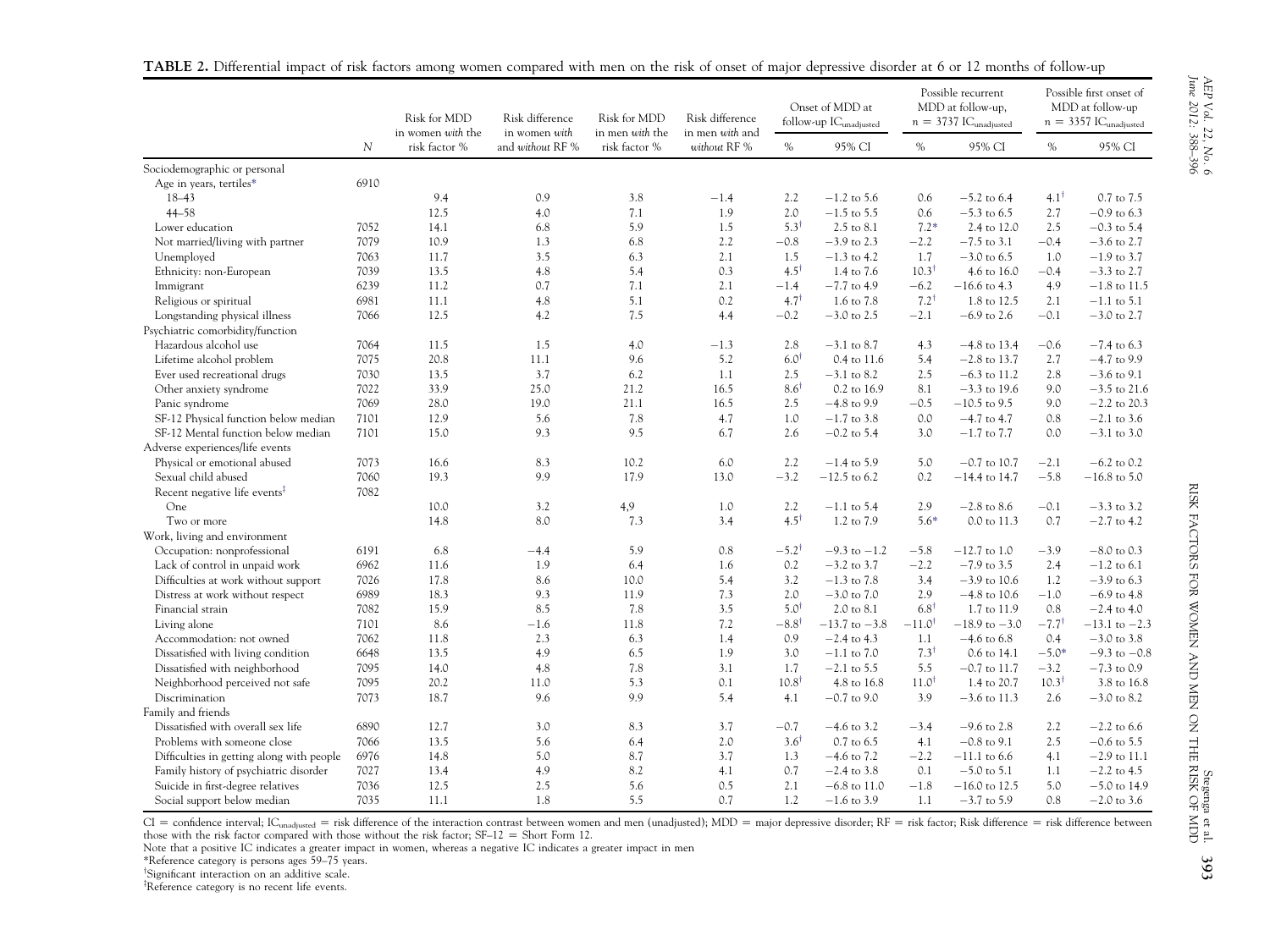<span id="page-6-0"></span>

FIGURE 2. Flowchart of participants without MDD in the 6 months before baseline who have a first onset of MDD or possible recurrent MDD at 6 or 12 months of follow-up.

factors that had the strongest impact had a greater impact on recurrent MDD at 6 or 12 months of follow-up as well as on a first onset of MDD at 6 or 12 months of follow-up: a neighborhood that was perceived as not being safe in women and living alone in men. In addition, being dissatisfied with living condition was the third factor that had the strongest impact on recurrent as well as on a first onset of MDD, although it had a greater impact in women on recurrent MDD and in men on a first onset of MDD. The relationship between poor neighbourhood conditions and depressive symptoms has been well established [\(27\).](#page-8-0) For example, poverty status may be associated with first onset of MDD in a 1-year period [\(28\).](#page-8-0) Our study is the first to show that a neighborhood that was perceived as not being safe had a stronger impact in women than in men to become depressed, irrespective of whether a lifetime history of MDD before baseline was considered. Living alone had a significantly greater impact in men than in women on recurrent MDD as well as on a first onset of MDD. Studies among aged populations found that living alone is associated with MDD and an increased risk of suicide in men [\(29\)](#page-8-0). The few adult population based studies reported that living alone may have a stronger impact on mental health in men than in women [\(30, 31\).](#page-8-0) It could be that men who are living alone become more easily isolated than women as the latter may maintain more active social ties to family and friends [\(32\).](#page-8-0) Isolation may in turn lead to onset of depressive symptoms. Men with lower status jobs who are isolated, form a recognizable group for social or health interventions.

The observation that being dissatisfied with living condition had a greater impact in women on recurrent MDD but in men on a first onset of MDD may suggest

TABLE 3. The distribution of women and men with or without a lifetime history of depressive symptoms for all countries, in those with no major depressive disorder in the 6 months before baseline

|                | n    | Women without a history of<br>depressive symptoms % | Women with a history of<br>depressive symptoms % | Men without a history of<br>depressive symptoms % | Men with a history of<br>depressive symptoms % | <i>b</i> -value |
|----------------|------|-----------------------------------------------------|--------------------------------------------------|---------------------------------------------------|------------------------------------------------|-----------------|
| United Kingdom | 1131 |                                                     |                                                  |                                                   | 20                                             | .20             |
| Spain          | 1011 | 20                                                  | 49                                               |                                                   |                                                | < .001          |
| Slovenia       | 1050 | 29                                                  |                                                  |                                                   | 16                                             | < .001          |
| Estonia        | 923  | 29                                                  | 43                                               | 16                                                |                                                | < .001          |
| Netherlands    | 1077 | 30                                                  | 33                                               | 23                                                |                                                | < .001          |
| Portugal       | 1008 | 26                                                  | 39                                               | 19                                                | 16                                             | < .001          |
| Chile          | 2317 | 34                                                  | 37                                               | 19                                                |                                                | < .001          |
| Total          | 8517 | 28                                                  | 39                                               | 18                                                |                                                |                 |

Percentages may not add up to 100% because of rounding.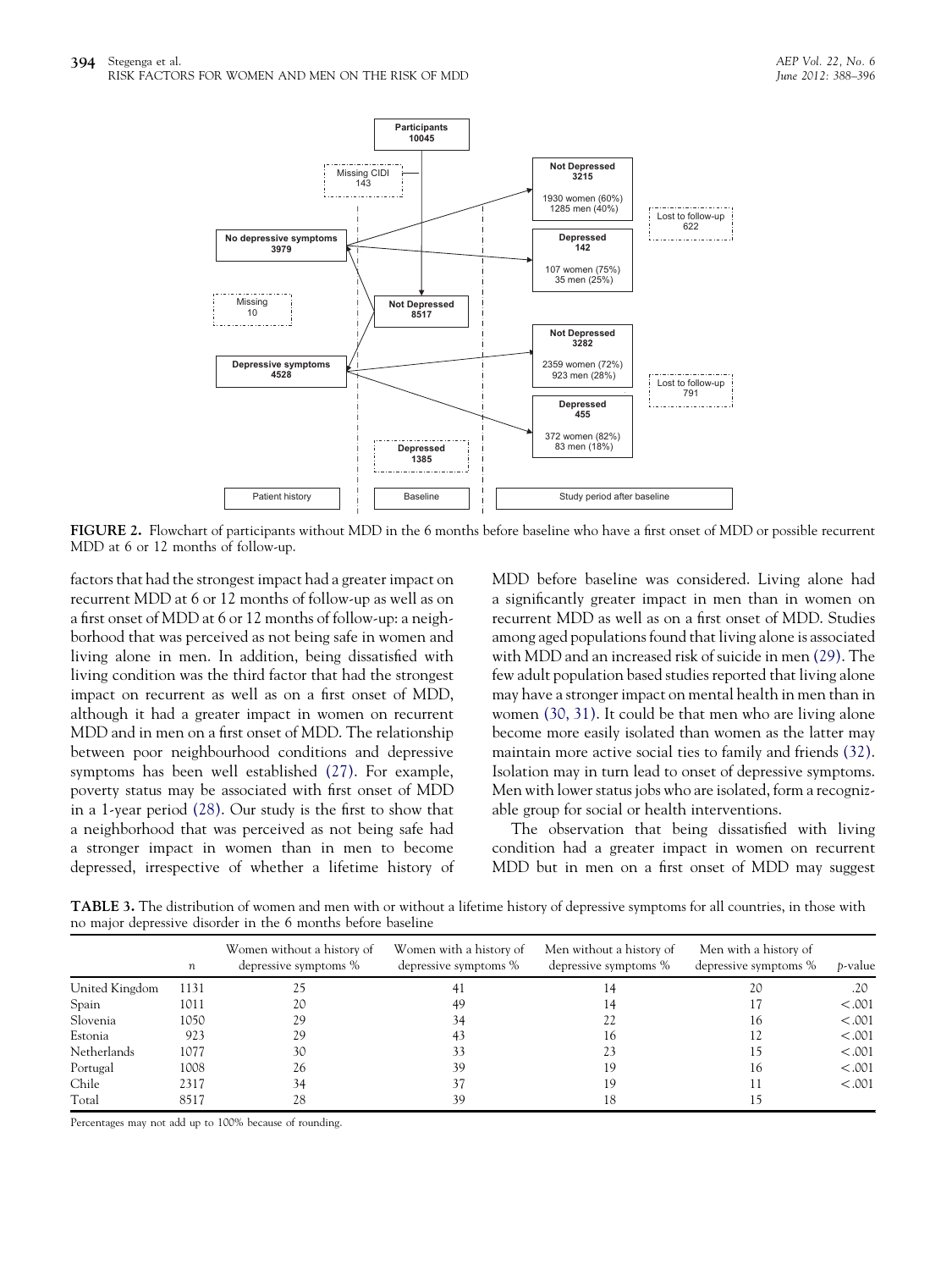that in men it could be a real risk factor for a first onset of MDD, whereas in women dissatisfaction with living condition may have been caused by their lifetime history of depressive symptoms prior to baseline. It could be that previous depressive symptoms have sensitized women for perceiving and reporting risk factors [\(33\)](#page-8-0). It could also be that women living in unsafe areas perceive greater risk of harm than men, even though they may not be at greater risk. Social support such as women's groups, neighborhood watch groups or community policing aimed at supporting women might be helpful to reduce these perceptions of risk.

We observed that the impact of risk factors across sex was generally stronger on recurrent MDD at 6 or 12 months of follow-up than on a first onset of MDD at 6 or 12 months of follow-up. This finding suggests that the strength of impact of risk factors in men and women may be different on recurrent MDD than on a first onset of MDD, which may be in accordance with the kindling hypothesis [\(33\)](#page-8-0). This hypothesis suggests that susceptibility to a subsequent MDD may alter after onset of MDD as occurrence of a first onset of MDD may largely depend on the level of stress, whereas recurrent MDD may occur independent of stress. Risk factors that had a greater impact across sex on recurrent MDD were comparable with those before stratification for a lifetime history of MDD before baseline. Studies in which the authors examined onset of MDD did not always take a lifetime history of MDD into account. It could be that these studies examined recurrent MDD rather than a first onset of MDD. Our findings suggest that it is important to take a lifetime history of MDD into account when examining risk factors for onset of MDD, and to note the difference between recurrent MDD (i.e., new episode of depressive illness following recovery in those without MDD at baseline and with a lifetime history of MDD prior to baseline) and recurrence of MDD (i.e., new episode of depressive illness following recovery in those with MDD at baseline) [\(34\)](#page-8-0).

Strengths of our study are that our cohort was large and included participants from six European countries and Chile. We diagnosed MDD by using the Diagnostic and Statistical Manual of Mental Disorders, Fourth Edition criteria, and response to follow-up was high in all countries. Because we included lifetime history of MDD data, not only were we able to examine recurrent MDD but also a first onset of MDD from a lifetime perspective. We assessed a wide range of risk factors for MDD which reflect the current state of knowledge [\(11\).](#page-8-0) Our study was limited by the lower response to recruitment in the United Kingdom and the Netherlands, which possibly occurred because the study was not so obviously endorsed by family doctors compared with the other countries in the study [\(7\)](#page-8-0).Yet, attrition was low and was not related to sex.

Another limitation is that biologic factors and data on smoking were not available, which could have distorted the impact of risk factors on MDD across sex. For example, increased sensitivity to hormonal changes during the menopausal transition may increase vulnerability to onset of MDD for women and not for men [\(35\)](#page-8-0). Another potential limitation is that presence of a lifetime history of MDD before baseline was determined by an affirmative answer to either of the two core questions of the CIDI rather than assessment of a full CIDI depression interview. Although we excluded those who had dementia, we cannot rule out the possibility that cognitive impairment may have influenced the recalling of previous episodes of MDD in those who were older. Also, it is possible that general practice effects were present, however we were unable to analyse this as a result of the sample size.

Clinicians need to be aware of the difference in susceptibility and hence the enhanced risk of women with known risk factors for depression being at greater risk of developing depression. Most risk factors studied had a greater impact in women than in men on the risk of onset of MDD at 6 or 12 months of follow-up, independent of confounding factors. In particular, they need to be extra vigilant in women with lower levels of education, non-European ethnicity, with religious or spiritual beliefs, lifetime alcohol problems, anxiety syndrome, two or more recent life events, financial strain, a neighborhood perceived as not being safe, and problems with someone close. On the other hand, for men greater vigilance is required for those in nonprofessional occupations and living alone. Risk factors that had greater impact in women were not restricted to a specific class of risk factors but varied across different groups of risk factors. Finally, in people with a known history of depression, the presence of known risk factors for depression confers greater vulnerability, and it may be reasonable to consider offering relevant interventions before the onset of their illness that have worked in the past for the management of their depression to perhaps prevent a new onset of the illnesses. This will, however, require research evaluation.

In conclusion, most risk factors studied had a greater impact in women than in men on the risk of onset of MDD and were not restricted to a specific class of risk factors. These findings may partly account for the observed difference in incidence between men and women and may assist in the prevention of depressive symptoms and the burden of MDD. Future studies should discriminate a first onset of MDD from recurrent MDD.

Michael King had full access to all data in the study and takes responsibility for their integrity and the accuracy of the data analysis. We thank all patients and general practice staff who took part; Dr. Carl Walker, who assisted with management of the data in London; the European Office at University College London for their administrative assistance at the